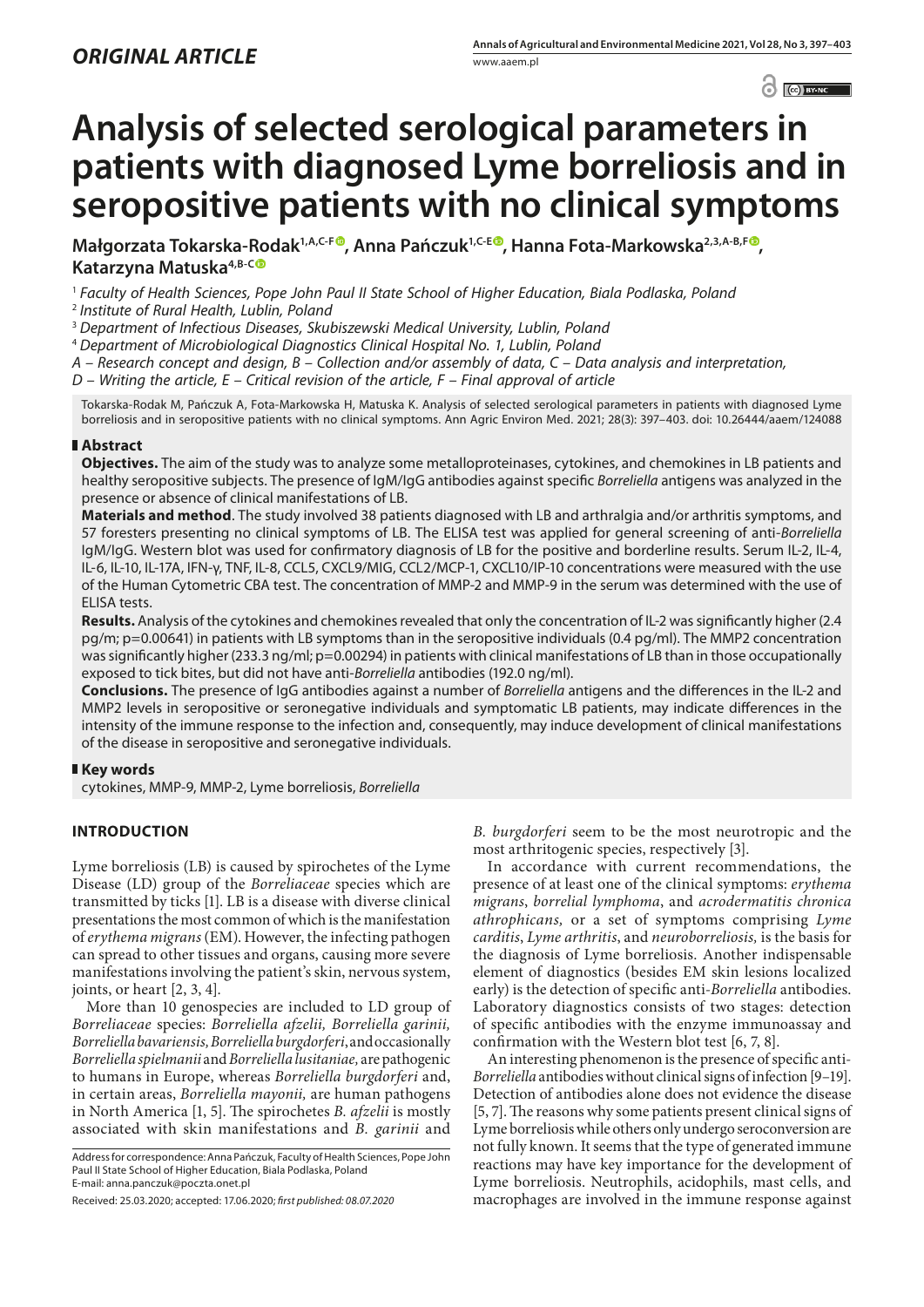Małgorzata Tokarska-Rodak, Anna Pańczuk, Hanna Fota-Markowska, Katarzyna Matuska . Analysis of selected serological parameters in patients with diagnosed…

of *Borreliella* species. The inflammatory response mediators produced by these cells, as well as the synergistic interactions of macrophages and T cells, influence the intensity of immune response to infection [20]. *B. burgdorferi* spirochetes do not secrete enzymes degrading the extracellular matrix that would facilitate entrance into the host organism and migration in tissues [21]. However, they are able to activate proteolytic enzymes, e.g. matrix metallproteinases (MMPs), and thus penetrate human tissues [22]. Metalloproteinases are involved in degradation of protein components of the extracellular matrix and hydrolysis of molecules released from the cell surface. Thus, they can activate or inactivate many cytokines, chemokines, and growth factors [23, 24]. Cytokines secreted by activated T cells have a considerable impact on the regulation and effectiveness of immune response. Th1 cells secrete IFN- $\gamma$  and TNF, thus promoting cytotoxic phagocytedependent immune response. In turn, Th2 cells secrete IL-4, IL-5, and IL-9 inducing humoral phagocyte-independent immune response [10].

## **OBJECTIVES**

The aim of the study is to analyze some serological parameters (metalloproteinases, cytokines, and chemokines) in Lyme borreliosis patients and healthy seropositive subjects. The presence of IgM/IgG antibodies against specific *Borreliella* antigens was analyzed in the presence or absence of clinical manifestations of Lyme borreliosis.

## **MATERIALS AND METHODS**

**Study group.** The examinations involved 95 subjects, including: 38 patients diagnosed with Lyme borreliosis and arthralgia and/or arthritis symptoms, who were patients in the Clinic for Infectious Diseases at the Medical University, in Lublin, eastern Poland. The diagnosis was based on medical history, physical examination, clinical picture, and serological tests in accordance with the recommended procedure for Lyme borreliosis diagnosis [7]. The patient group included 22 females and 16 males between the ages of 21 – 80, average age – 57 (SD 13.3), and 57 foresters occupationally exposed to tick bites, presenting no clinical symptoms of Lyme borreliosis. The 3 females and 54 males in this group were between the ages of 26 – 70, average age 49 (SD 9.8). They worked in the forest districts of Lublin Province of eastern Poland.

Information on tick bites was collected from all 95 subjects. Serological tests were carried out to detect the presence of anti-*Borreliella* IgM/IgG antibodies, and selected serological parameters (metalloproteinases and cytokines) were analyzed. In the patient group, blood was collected for testing before application of the treatment (2017 – 2018). Blood was collected from the foresters in 2014–2015.

**Serological tests.** The presence of anti-*Borreliella* IgM/ IgG antibodies was assessed in accordance with the recommendations in a two-stage diagnostic scheme: the first stage – ELISA tests and the second stage – confirmation Western blot tests in the case of a positive or borderline result obtained in the first diagnostic stage [6, 7, 8].

Anti-*Borrelia* ELISA IgM and anti-*Borrelia* plus VlsE ELISA IgG (Euroimmun, Germany) were used in the study. The reaction wells were coated with a mixture of antigens derived from *B. burgdorferi*, *B. afzelii*, and *B. garinii,* as well as the recombinant *B. burgdorferi* VlsE antigen. Results below 16 relative units/ml (RU/ml), between 16 – 22 RU/ml, and above 22 RU/ml were regarded as negative, borderline, and positive, respectively.

The Western blot Anti-*Borrelia* EUROLINE-WB IgM test (Euroimmun, Germany) was used for confirmation of the positive and borderline IgM results. The test strips contained a complete *B. afzelii* antigen extract and a membrane chip with recombinant VlsE antigen. In the IgG class, an Anti-*Borrelia* EUROLINE-RN-AT-IgG kit (Euroimmun, Germany) was employed as a confirmation test. The test strips contained highly specific recombinant *B. burgdorferi* s.s. antigens (p83, p58, p21, p20, p19, p18), highly specific recombinant dimeric OspC (advance, p25) from *B. burgdorferi*, *B. garinii*, and *B. afzelii*, purified recombinant flagellin (p41) and BmpA (p39) from *B. afzelii*, *Borrelia afzelii* lipid (LBa), *B. burgdorferi.* lipid, and highly purified recombinant VlsE antigens.

**Serological parameters: cytokines and metalloproteinases.**  Serum IL-2, IL-4, IL-6, IL-10, IL-17A, IFN-g, and TNF concentrations were measured with the use of the Human Cytometric Bead Array Kit Th1/Th2/Th17 test (Becton Dickinson; BD). The level of IL-8 (CXCL8), CCL5 (RANTES, Regulated on Activation, Normal T-cell Expressed and Secreted), monokine induced by interferon gamma (CXCL9/ MIG), monocyte chemoattractant protein-1 (CCL2/MCP-1), and interferon gamma-induced protein-10 (CXCL10/ IP-10) in serum samples were determined using the Human Chemokine I Cytometric Bead Array Kit (Becton Dickinson; BD). Equipment: FACSCanto<sup>TM</sup>II cytometer and FCAP Array<sup>™</sup> Software Version 3.0. (Becton Dickinson; BD).

The concentration of MMP-2 in the serum was determined (ELISA, R&D): a monoclonal antibody specific for MMP-2 has been pre-coated onto a microplate. Standards and samples were pipetted into the wells and any MMP-2 present was bound by the immobilized antibody. Minimum detectable dose (MDD) of MMP-2 ranged from 0.014 – 0.082 ng/mL. The concentration of MMP-9 in the serum was determined (EISA, R&D): a monoclonal antibody specific for human MMP-9 has been pre-coated onto a microplate. Standards and samples were pipetted into the wells, and MMP-9 was bound by the immobilized antibody. The minimum detectable dose (MDD) of human MMP-9 is typically less than 0.156 ng/mL.

**Equipment: ELISA plate reader (Thermo Scientific).** All serological assays were carried out and results were interpreted according to the manufacturers' instructions. The data were analyzed statistically using the Statistica v.10 programme. The Mann-Whitney U test and the Kruskal-Wallis test were employed to determine the statistical significance of the results. Values of p <0.05 were considered statistically significant.

The Bioethical Committee of the Medical University in Lublin authorized the project (Permission No. KE-0254/177/2014; KE-0254/27/2016).

# **RESULTS**

**Tick bite episodes.** Tick bites were reported by 30 of the 38 patients with clinical manifestations of Lyme borreliosis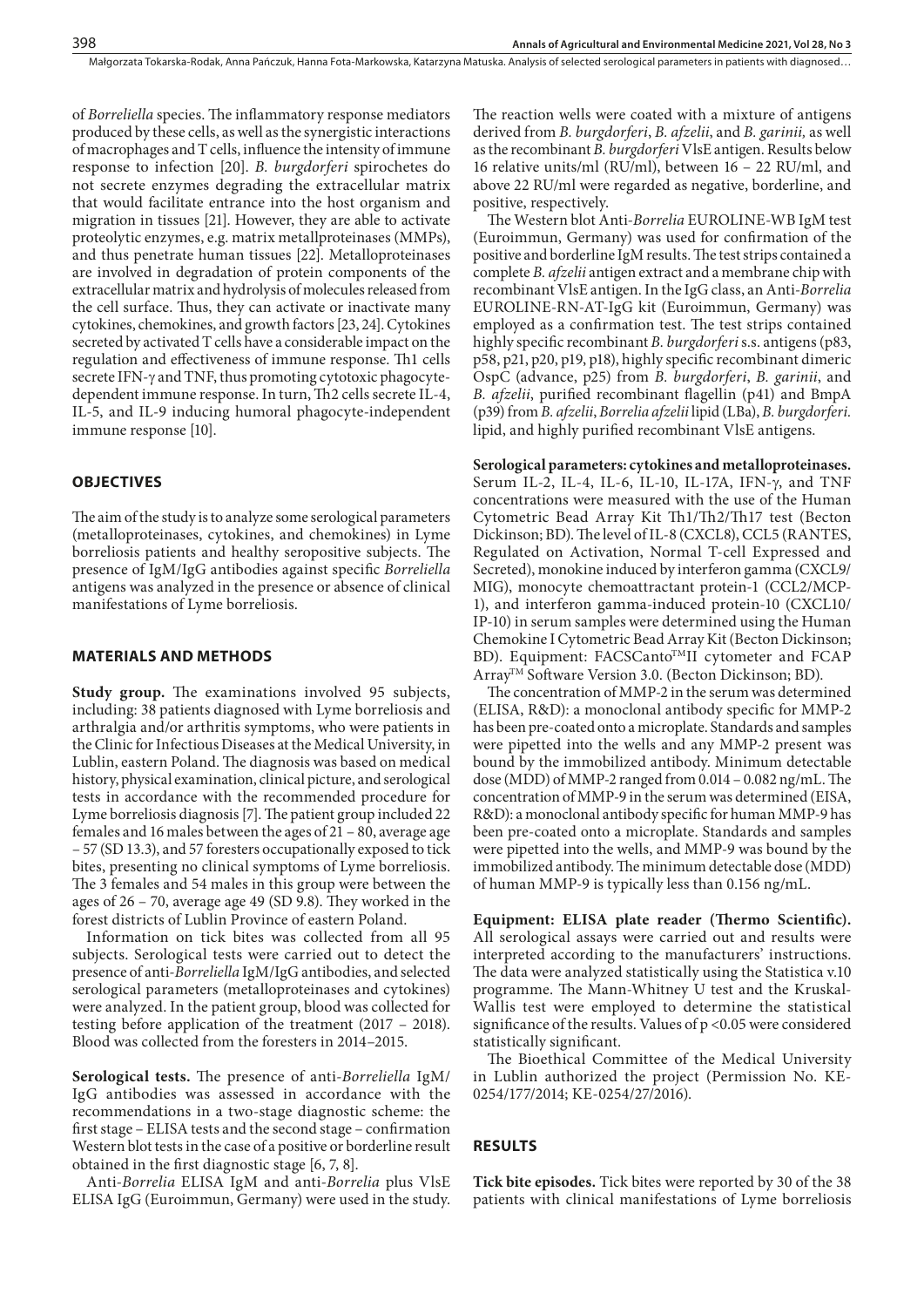Małgorzata Tokarska-Rodak, Anna Pańczuk, Hanna Fota-Markowska, Katarzyna Matuska . Analysis of selected serological parameters in patients with diagnosed…

(79%). A single bite was declared by 6 patients (16%), whereas 24 subjects (63%) reported multiple events. Eight Lyme borreliosis patients (21%) had not noticed any tick bites.

In the group of the 57 examined foresters, 43 (75%) workers reported tick bites, with 11 individuals who had been bitten once, and 32 (56%) subjects declaring multiple attacks. No tick infestations were declared by 14 (25%) foresters.

**Anti-B. burgdorferi antibodies.**In all patients with clinical manifestations of Lyme borreliosis (38 persons), ELISA results were confirmed by Western blot tests. The presence of anti-*Borreliella* antibodies by Western blot was confirmed in 33 foresters (57.9%).

Antibodies against specific *Borreliella* antigenic proteins were detected in all patients: 2 of them (5.3%) had IgM class antibodies, 9 patients (23.7%) had IgM and IgG class antibodies, and 27 subjects (71%) had IgG class antibodies. IgM antibodies for the p25 antigen were detected most frequently (28.9% of the patients), whereas IgG for the VlsE and p41 antigens were usually found (94.7% of the patients). Detailed data on the presence of anti-*Borreliella* IgM/IgG are shown in Table 1.

**Table 1.** Anti-*Borreliella* IgM/IgG antibodies in patients with clinical manifestations of Lyme borreliosis

| Anti-<br><b>Borreliella</b><br>lgM/lgG<br>antibodies |      |                                            | Patients with Lyme borreliosis<br>$N(\% )$         |                                            |           |  |
|------------------------------------------------------|------|--------------------------------------------|----------------------------------------------------|--------------------------------------------|-----------|--|
|                                                      |      | Patients with<br>IgM antibodies<br>present | Patients with IqM<br>and IgG antibodies<br>present | Patients with<br>IgG antibodies<br>present | Total     |  |
|                                                      | p17  |                                            | 1(2.6)                                             | ٠                                          | 1(2.6)    |  |
|                                                      | p25  | 2(5.3)                                     | 9(23.7)                                            |                                            | 11(28.9)  |  |
| <b>IgM</b>                                           | p31  |                                            | 2(5.3)                                             |                                            | 2(5.3)    |  |
|                                                      | p39  | $\overline{\phantom{0}}$                   | 1(2.6)                                             | $\frac{1}{2}$                              | 1(2.6)    |  |
|                                                      | 83   |                                            | 1(2.6)                                             |                                            | 1(2.6)    |  |
|                                                      | VIsE |                                            | 1(2.6)                                             |                                            | 1(2.6)    |  |
|                                                      | p18  | ٠                                          |                                                    | 5(13.1)                                    | 5(13.1)   |  |
|                                                      | p19  |                                            | 2(5.3)                                             | 5(13.1)                                    | 7(18.4)   |  |
|                                                      | p20  |                                            | 1(2.6)                                             | 1(2.6)                                     | 2(5.3)    |  |
|                                                      | p21  |                                            | 2(5.3)                                             | 4(10.5)                                    | 6(15.8)   |  |
|                                                      | p25  |                                            | 7(18.4)                                            | 8(21.0)                                    | 15(39.5)  |  |
|                                                      | p39  | ٠                                          | 1(2.6)                                             | 8(21.0)                                    | 9(23.7)   |  |
| lgG                                                  | p41  |                                            | 9(23.7)                                            | 27(71.0)                                   | 36(94.7)  |  |
|                                                      | p58  |                                            | 1(2.6)                                             | 5(13.1)                                    | 6(15.8)   |  |
|                                                      | p83  | $\overline{\phantom{0}}$                   | 3(7.9)                                             | 8(21.0)                                    | 11(28.9)  |  |
|                                                      | VIsE |                                            | 9(23.7)                                            | 27(71.0)                                   | 36(94.7)  |  |
|                                                      | Lba  |                                            | 1(2.6)                                             | 2(5.3)                                     | 3(7.9)    |  |
|                                                      | Lbb  | ٠                                          | 1(2.6)                                             | 1(2.6)                                     | 2(5.3)    |  |
| Total                                                |      | 2(5.3)                                     | 9(23.7)                                            | 27(71.0)                                   | 38(100.0) |  |

N – Number of people in the test group

No anti-*Borreliella* IgM antibodies were detected in any of the examined foresters.In this group, anti-*Borreliella* IgG antibodies were found in the case of 33 (57.9%) but not in the other 24 forest workers (42.1%). No person from this group declared any clinical symptoms of Lyme borreliosis.

The prevalence of the specific *Borreliella* IgG antibodies was compared between the groups of the seropositive foresters and patients with advanced (IgM and IgG) and late (IgG only) anti-*Borreliella* response (Tab. 2). Patients with Lyme borreliosis symptoms exhibited a significantly higher level of anti-p25 IgG (p=0.00009), anti-VlsE IgG (p=0.000001), and anti-p41 IgG (p=0.000001) antibodies than that determined in the group of the seropositive foresters. In turn, anti-p18 IgG antibodies were detected in the sera of the seropositive foresters, with a significantly higher frequency than in the Lyme borreliosis patients (p=0.00003).

#### **Serological parameters: cytokines and metalloproteinases.**

The concentration of the selected serological parameters was analyzed in 3 groups:

- patients diagnosed with Lyme borreliosis before the application of antibiotic therapy (38 subjects);
- foresters with anti-*Borreliella* IgG but with no clinical Lyme borreliosis symptoms (33 subjects, positive control);
- foresters with no anti-*Borreliella* antibodies (24 subjects, negative control) (Tab. 3 and 4).

Analysis of the cytokines revealed that only the concentration of IL-2 was significantly higher (2.4 pg/ml; p=0.00641) in the patients with Lyme borreliosis symptoms than in the seropositive individuals (positive control, 0.4 pg/ml). The levels of IL-8, TNF, IL-6, and IL-4 in the serum samples collected from the patients with Lyme borreliosis symptoms, were higher than in the control groups, but these differences were not significant. There were no significant differences in the concentrations of the IP-10, MCP-1, MIG-1, and RANTES chemokines in the serum of the examined subjects.

The MMP2 concentration was significantly higher  $(233.3 \text{ ng/ml}; \text{ p=0.00294})$  in the patients with clinical manifestations of Lyme borreliosis than in the subject that were occupationally exposed to tick bites but did not have anti-*Borreliella* antibodies (192.0 ng/ml). In turn, no significant differences were found in the concentration of this metalloproteinase between the patients and the seropositive individuals (with anti-*Borreliella* IgG) presenting no clinical symptoms of the disease (MMP2–213.1 ng/ml). A similar trend was observed in the case of metalloproteinase MMP9; however, the differences in the values of this parameter between the analyzed groups did not have statistical significance.

## **DISCUSSION**

According to the recommendations, specific clinical symptoms are a basis for the diagnosis of Lyme borreliosis, which must be confirmed by detection of specific anti-*Borreliella* antibodies. The presence of anti-*Borreliella* antibodies without clinical signs of infection is not an indication for medical treatment [25], since some *Borreliella* antigen-seropositive subjects do not present clinical signs of disease [9–19].

Anti-*Borreliella* antibodies were detected in the sera of 57.9% of foresters occupationally exposed to tick bites, but did not report symptoms of Lyme borreliosis. The moment of tick attachment to the skin is not always noticed and therefore cannot be a decisive criterion for assessment of the risk of the disease. Studies conducted by Shkilna et al. [26] have shown that 70% of patients with clinical symptoms of Lyme borreliosis and current anti-*Borreliella* antibodies declared the occurrence of tick bites (single bites – 35%, double bites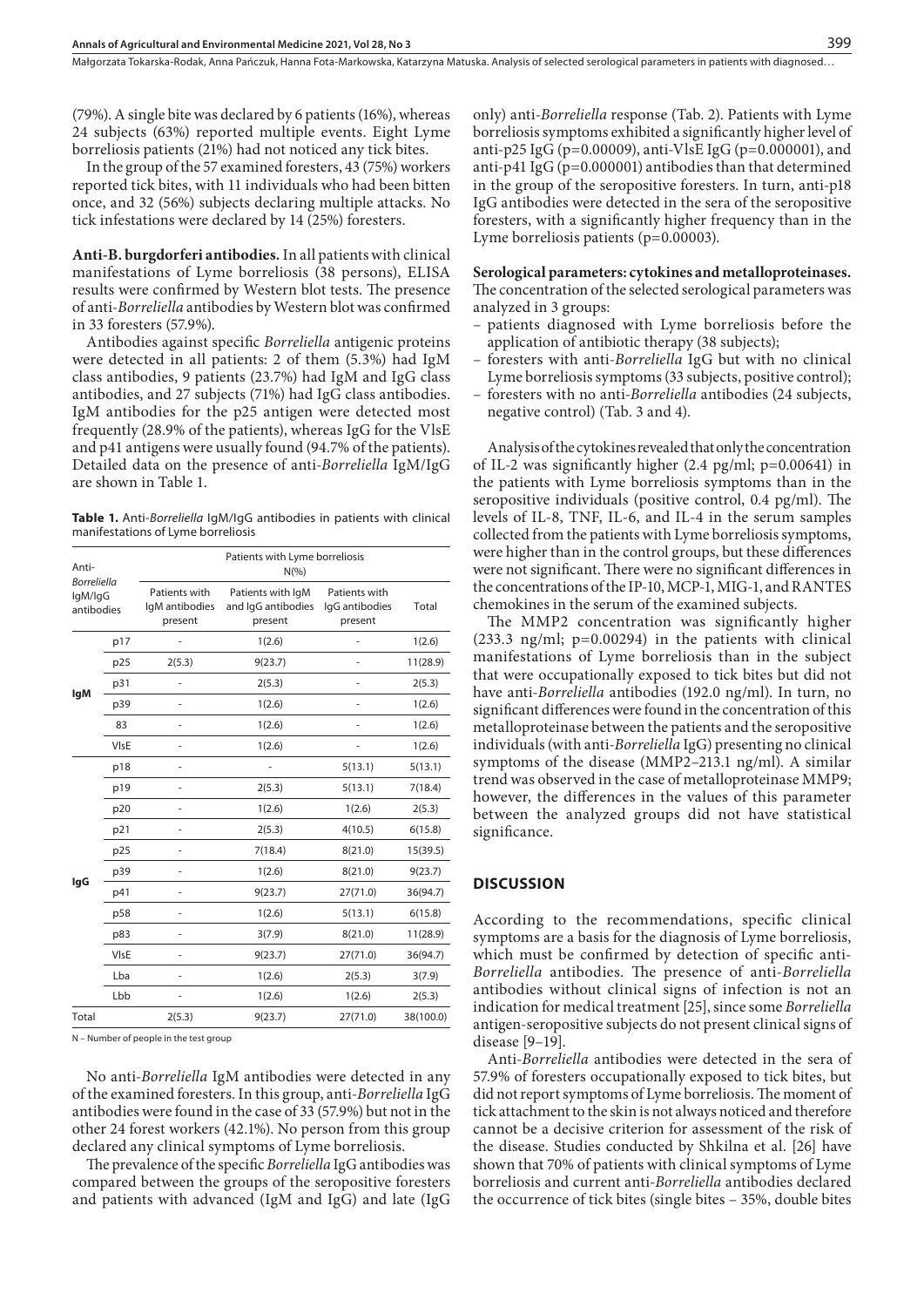Małgorzata Tokarska-Rodak, Anna Pańczuk, Hanna Fota-Markowska, Katarzyna Matuska . Analysis of selected serological parameters in patients with diagnosed…

**Table 2.** Anti-*Borreliella* IgG antibodies in patients with clinical manifestations of Lyme borreliosis (only those with advanced (IgM and IgG) and late anti-*Borreliella* response (only IgG)) and seropositive foresters

|                                                      | Anti-Borreliella IqG antibodies |          |                          |         |          |         |           |                          |          |           |                          |                          |
|------------------------------------------------------|---------------------------------|----------|--------------------------|---------|----------|---------|-----------|--------------------------|----------|-----------|--------------------------|--------------------------|
|                                                      | $p18*$                          | p19      | p20                      | p21     | $p25***$ | p39     | $p41***$  | p58                      | p83      | $VlsE***$ | Lba                      | Lbb                      |
| Patients with Lyme<br>borreliosis<br>$N = 36(100\%)$ | 5(13.9)                         | 7(19.4)  | 2(5.6)                   | 6(16.7) | 15(41.7) | 9(25.0) | 36(100.0) | 6(16.7)                  | 11(30.6) | 36(100.0) | 3(8.3)                   | 2(5.6)                   |
| Seropositive foresters<br>$N = 33(100\%)$            | 20(60.6)                        | 16(48.5) | $\overline{\phantom{a}}$ | 2(6.0)  | 3(9.1)   | 9(27.3) | 9(27.3)   | $\overline{\phantom{a}}$ | 13(39.4) | 20(60.6)  | $\overline{\phantom{a}}$ | $\overline{\phantom{a}}$ |

 $* - p=0.00003$ ; \*\* – p=0.00009; \*\*\* – p=0.000001; \*\*\*\* p=0.000001

N – Number of people in the test group

#### **Table 3.** Concentrations of selected cytokines in Lyme borreliosis patients prior to treatment and in subjects occupationally exposed to tick bites

|                                                                                                                             | Parameter [pg/ml] |     |        |           |        |      |         |           |          |           |         |           |            |           |        |           |
|-----------------------------------------------------------------------------------------------------------------------------|-------------------|-----|--------|-----------|--------|------|---------|-----------|----------|-----------|---------|-----------|------------|-----------|--------|-----------|
|                                                                                                                             | $IL-2$            | SD  | $IL-4$ | <b>SD</b> | $IL-6$ | SD   | $IL-10$ | <b>SD</b> | $IL-17A$ | <b>SD</b> | $INF-a$ | <b>SD</b> | <b>TNF</b> | <b>SD</b> | $IL-8$ | <b>SD</b> |
| Patients with symptoms of Lyme borreliosis<br>before deployment of treatment, N=38                                          | $2.4*$            | 8.8 | 1.0    | 2.9       | 2.2    | 7.4  | 0.3     | 2.4       | 0.06     | 0.4       | 0.06    | 0.4       | 2.7        | 13.2      | 19.3   | 14.0      |
| People professionally exposed to tick<br>bites - IgG B. burgdorferi antibodies present<br>(positive control) N=33           | $0.4*$            | 0.7 | 0.4    | 0.8       | 1.0    | 1.5  | 0.2     | 0.4       | 1.14     | 3.6       | 0.04    | 0.2       | 0.01       | 0.05      | 17.5   | 14.4      |
| People professionally exposed to tick bites<br>- no IgG B. burgdorferi antibodies present<br>(negative control)<br>$N = 24$ |                   | 0.9 | 0.2    | 0.5       | 5.5    | 15.7 | 0.1     | 0.3       | 0.89     | 2.7       | 0.05    | 0.2       | 0.09       | 0.3       | 16.5   | 6.6       |

 $p = 0.00641$ 

N – The number of people in the test group

Table 4. Selected serological parameters in patients with Lyme borreliosis before implementation of treatment, and in people professionally exposed to tick bites

|                                                                                                                       | Serological parameters [pg/ml] |           |       |           |         |           |         |        |                  |           |       |           |
|-----------------------------------------------------------------------------------------------------------------------|--------------------------------|-----------|-------|-----------|---------|-----------|---------|--------|------------------|-----------|-------|-----------|
|                                                                                                                       | $IP-10$                        | <b>SD</b> | MCP-1 | <b>SD</b> | $MIG-1$ | <b>SD</b> | RANTES  | SD     | MMP <sub>2</sub> | <b>SD</b> | MMP9  | <b>SD</b> |
| Patients with symptoms of Lyme borreliosis before<br>deployment of treatment N=38                                     | 188.4                          | 130.7     | 132.8 | 73.4      | 82.4    | 82.7      | 11438.2 | 3149.2 | $233.3*$         | 54.6      | 598.5 | 228.3     |
| People professionally exposed to tick bites – IgG<br>B. burgdorferi antibodies present (positive control)<br>$N = 33$ | 136.3                          | 51.4      | 120.3 | 84.6      | 54.5    | 46.0      | 13146.7 | 2404.2 | 213.1            | 43.6      | 572.9 | 209.8     |
| People professionally exposed to tick bites - no<br>IqG B. burgdorferi antibodies present (negative<br>control) N=24  | 170.4                          | 30.3      | 138.0 | 51.2      | 53.7    | 71.4      | 3654.9  | 2176.1 | $192.0*$         | 46.9      | 490.8 | 213.0     |

 $p = 0.00294$ N – Number of people in the test group

– 10%, multiple bites – 25%). Other studies indicate that only 12.5% of rural residents bitten by ticks performed diagnostic tests to detect anti-*Borreliella* antibodies [27]. In the group of patients with Lyme borreliosis symptoms qualified for antibiotic therapy, 20% did not notice a tick attached to their skin. These observations confirm that clinical symptoms combined with the presence of antibodies to specific antigenic proteins of LD group of *Borreliaceae* species are crucial in the diagnosis of Lyme borreliosis. Simultaneously, the absence of contact with a tick reported in a patient's medical history cannot be a decisive criterion. Great importance for the diagnosis of Lyme disease is attached to the quality of *Borreliella* antigens. The use of recombinant antigens (p100, p58, p41, VlsE, OspC, DbpA), especially in the Western blot test, instead of antigens from cell lysates, is diagnostically preferable [7, 25, 28].

One of the most immunogenic *Borreliella* proteins is flagellin, which elicits a strong early humoral response. This

protein shows a high degree of homology with the flagellin of *Bacillus subtilis, Salmonella Typhimurium, T. pallium*, *Borrelia recurrentis, Borrelia duttoni, Borrelia hermsii,*  and *Leptospira sp.*, hence the possibility of cross-reactions. Epitopes characteristic of *Borreliella* p41 are present only between amino acids 129 and 251, and only such a protein can be regarded as a specific antigen of the spirochete with diagnostic importance [29]. The interpretation of the Western blot results took into account the presence of antibodies against diagnostically important *Borreliella* antigens: early phase markers (OspC, VlsE), highly specific p39 antigen (BmpA), late phase markers (p83, lipid markers), and recombinant antigens (p58, p21, p20, p19, and p18). Analysis of IgG antibodies in patients with advanced (IgM and IgG) or late (only IgG) anti-*Borreliella* and in the seropositive foresters showed significantly greater frequency of anti-VlsE and p25 IgG antibodies in the patients. In turn, anti-p18 IgG were significantly more prevalent in the sera from the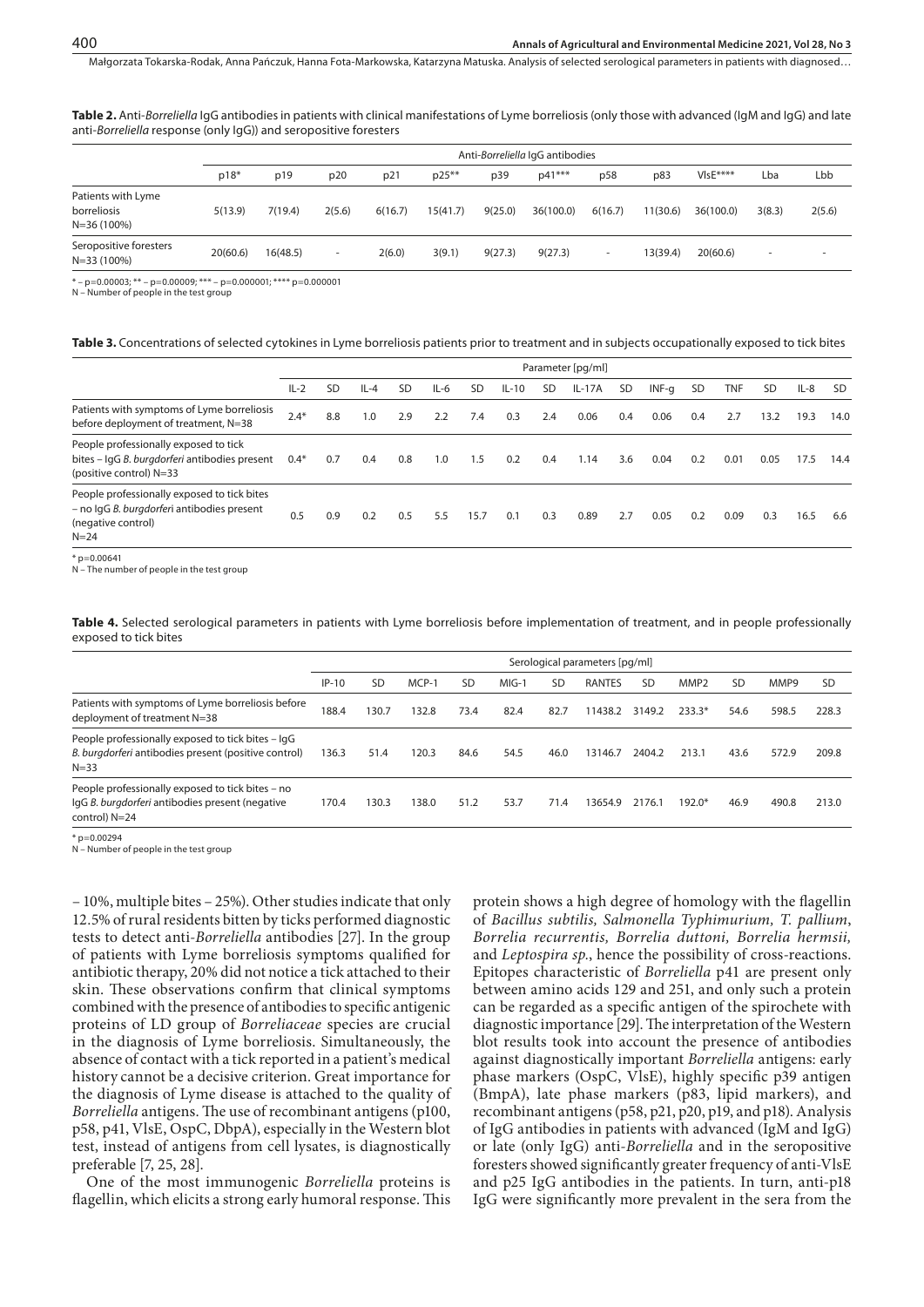seropositive foresters than in the patients. Therefore, it seems that the type of immunological reactions has key importance in the development of the symptomatic form of infection, especially in chronic cases.

Clinical manifestations of Lyme borreliosis may be associated with the ineffectiveness of host immune mechanisms to eliminate the pathogen, development of autoimmune reactions, or immunopathological mechanisms related to cytokine production [10]. The LD group of *Borreliaceae* species are able to stimulate immunocompetent cells for production of both pro-inflammatory and antiinflammatory cytokines [30, 31] and activation of CD14 mononuclear cells. In turn, this leads to the production of TNF-α, INF-α, IL-1, IL-6, IL-8, IL-12, chemokines, and reactive oxygen species and, consequently, has an impact on the further production of cytokines, chemokines, and molecules with adhesive and signaling functions [21]. Chemokines play an important role in the generation of inflammatory response in tissues during *Borreliella* infection. Early induction of macrophages and dendritic cells to secrete CCL3 (a chemoattractant for monocytes, natural killer cells, and T cells) and CCL4 (a chemoattractant for monocytes and some T cells) is indispensable for initiation of the migration of inflammatory cells. Species causing LD directly influences CD14+ monocytes/macrophages via induction of secretion of CCL3, CCL4, and CXCL8 (a neutrophil chemoattractant) and stimulation thereof to secrete CCL2 with the help of IFN-g. Additionally, IFN-g induces secretion of CXCL9 and CXCL10 by these cells [32]. Chemokine IP-10 (CXCL10) is secreted by leukocytes, neutrophils, eosinophils, monocytes, endothelial cells, and keratinocytes in response to IFN-γ. CXCL10 exerts a strong effect on biological functions, chemotactic activity, apoptosis, and regulation of cell growth and proliferation. It also plays an important role in infectious and cancer diseases; however, the mechanism of CXCL10 interactions in the pathogenesis of infectious, viral, and bacterial diseases has not been fully elucidated. It is known that impaired production of CXCL10 may lead to, e.g., increased susceptibility to *Legionella pneumophila* and *Candida albicans* infection. IP-10 has been shown to play a role in *Helicobacter pylori, Mycoplasma,* and *Chlamydia* infections [33]. The role of CXCL10 in Lyme borreliosis has not been demonstrated to-date.

Skogman et al. [14] found no differences in the number of *Borreliella* -specific IFN-γ-, IL-4-, and IL-17-secreting cells when comparing *Borreliella-*exposed asymptomatic children, patients with clinical Lyme borreliosis and a control group. Neither were significant differences found in the *Borreliella-*induced cytokine secretion (IL-1β, IL-6, IL-10, TNF) between the groups in this study. As shown by Ekerfelt et al. [10], seropositive subjects without clinical Lyme borreliosis symptoms had a similar number of *Borreliella*specific IFN-producing cells as patients with symptomatic *Borreliella* infection. The authors suggest that IFN-g acting as part of a set of cytokines produced in response to infection rather than alone, may play a role in elimination of *Borreliella* spirochetes. As demonstrated in other studies, IL-6 is able to induce IL-17 secretion from naive T cells and, therefore, together with IL-17 may be involved in the inflammatory mechanisms and pathogenesis of Lyme borreliosis [34, 35].

Research carried out by Zhi et al. [36] in an animal model have shown that C1qα<sup>-/-</sup> mice with impaired activation of the classical complement pathway exhibit altered Th1/Th2

response balance after infection with *B. burgdorferi* B31. Elevated levels of cytokines produced by Th1 (MIP-1α, IL-2, IL-12, and TNFα), Th2 (IL-4, IL-10 and MCP -1), and Th17 (IL-17), were detected in the infected C1q $\alpha$ <sup>-/-</sup> mice. C1q has been shown to affect cytokine production associated with both T cell and B cell responses in *B. burgdorferi* infection [36]. It cannot be excluded that these relationships can affect the quality and intensity of anti*-Borreliella* responses.

In the presented study, there were no statistically significant correlations between the concentrations of IL-6 and IL-17A, IFN-γ, IL-4, IL-8, and IL-10 in the Lyme borreliosis patients, compared with the *Borreliella*-seropositive subjects (positive control) and those with no such antibodies (negative control). However, a significantly higher concentration of IL-2 and a higher, although statistically insignificant, level of TNF were noted in the patients with Lyme borreliosis symptoms.

In their studies, Sjöwall et al. [37] and Jarefors et al. [38] did not show significant differences in the production of IL-1β, IL-6, IL-10, TNF, and IFN-γ by PBMC between groups of patients with neuroborreliosis symptoms, asymptomatic *Borreliella*-seropositive subjects, and seronegative individuals. As shown by Cerar et al. [39], the serum levels of cytokines (IL-1β, IL-2, IL-4, IL-5, IL-6, IL-10, IL-12, TNF-α, and IFN-γ) and chemokine IL-8 did not differ between patients with clinical neuroborreliosis symptoms and those with suspected neuroborreliosis. In contrast, serum CXCL13 chemokine levels were higher in the patients with neuroborreliosis. The elevated levels of chemokine CXCL13 in the cerebrospinal fluid were shown to be significantly associated with intrathecal synthesis of *Borreliella* antibodies. Burgasova et al. [40] reported higher levels of IL-2, IL-4, and IL-8 in patients with Lyme borreliosis during the acute phase; however, the IL-4 and IL-2 levels in patients with arthritis remained high during the recovery phase.

Analysis of the serum samples collected from the symptomatic Lyme borreliosis patients, as well as the seropositive and control subject, did not reveal significant differences in the levels of chemokines IP-10, MCP-1, MIG-1, and RANTES. However, there was a significant difference in the serum MMP2 metalloproteinase levels in the untreated patients with Lyme borreliosis symptoms (233.3 ng/ml), compared to those determined in the seronegative individuals (192.0 ng/ml). Similarly, the MMP9 levels in the patients with Lyme borreliosis symptoms were higher but not statistically significant in comparison with the results in the seronegative individuals (negative control). It is possible that the immune response to *B. burgdorferi* infection increases serum MMP2 levels. Metalloproteinases, including MMP2 and MMP9, may be important for the degenerative processes developing in Lyme borreliosis. MMP-2 is active against collagen type I, II, and MCP-3 chemokine, whereas MMP-9 has affinity for plasminogen, myelin, and cartilage proteoglycans [23, 24, 41]. As reported by Zhao et al. [21], the serum MMP9 concentration in patients with acute Lyme borreliosis is significantly higher than in healthy controls. Determination of MMP2 and MMP9 in a larger group of patients and control groups, including subjects occupationally exposed to tick bites, could confirm or exclude the observed relationship and show the potential importance of this parameter for monitoring the development and suppression of the infection.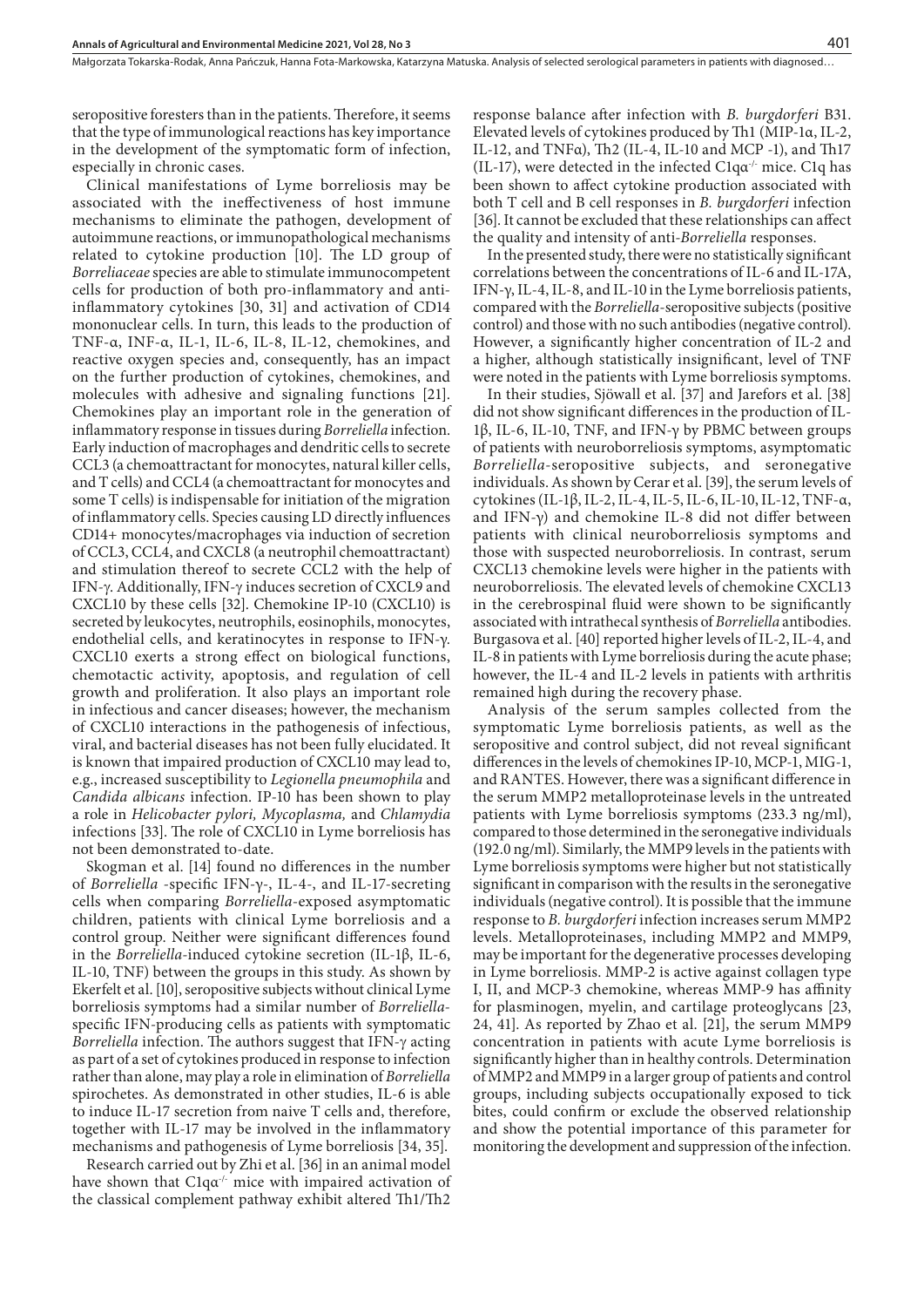## **CONCLUSIONS**

- 1. The failure to notice a tick bite by a patient suspected of Lyme borreliosis cannot be a decisive criterion for exclusion from the need to carry out serological tests.
- 2.The presence of IgG antibodies against a number of *Borreliella* antigens and the differences in the IL-2 and MMP2 levels in seropositive or seronegative individuals and symptomatic Lyme borreliosis patients, may indicate differences in the intensity of the immune response to the infection and, consequently, may induce development of clinical manifestations of the disease in seropositive and seronegative individuals.
- 3. Studies on a larger group of patients with clinical symptoms of Lyme borreliosis and seropositive subjects focused on innate defense mechanisms, e.g. the complement system, will prove or exclude their significance.

#### **Competing interests**

The authors declare that they have no competing interests.

#### **Funding**

This work was funded by the Pope John Paul II State School of Higher Education in Biala Podlaska; "Analysis of the immune response to Borrelia burgdorferi infection in patients treated for Lyme disease" [grant number IV,2016]; "Analysis of the secretion of selected cytokines and chemokines in patients with Lyme borreliosis" [grant number S\_11\_17, 20017].

#### **Acknowledgements**

We are grateful to Adam Szepeluk for technical assistance in statistical analysis.

## **REFERENCES**

- 1. Barbour AG, Adeolu M, Gupta RS. Division of the genus Borrelia into two genera (corresponding to Lyme disease and relapsing fever groups) reflects their genetic and phenotypic distinctiveness and will lead to a better understanding of these two groups of microbes (Margos et al. (2016) There is inadequate evidence to support the division of the genus Borrelia. Int J Syst Evol Microbiol. doi: 10.1099/ijsem.0.001717). Int J Syst Evol Microbiol. 2017; 67(6): 2058–2067. https://doi.org/10.1099/ ijsem.0.001815
- 2. Stanek G, Strle F. Lyme borreliosis from tick bite to diagnosis and treatment. FEMS Microbiol Rev. 2018; 42(3): 233–258. https://doi. org/10.1093/femsre/fux047
- 3. Stanek G, Wormser GP, Gray J, Strle F. Lyme borreliosis. Lancet. 2012; 379: 461–473. https://doi.org/10.1016/S0140-6736(11)60103-7
- 4. Steere AC, Strle F, Wormser GP, Hu LT, Branda JA, Havius JW, et al. Lyme borreliosis. Nat Rev Dis Primers. 2016; 2: 16090. https://doi. org/10.1038/nrdp.2016.90
- 5. Stanek G. Lyme borreliosis, ticks and Borrelia species. Wien Klin Wochenschr. 2018; 130: 459–462. https://doi.org/10.1007/s00508-018- 1376-2
- 6. Eldin C, Raffetin A, Bouiller K, Hansmann Y, Roblot F, Raoult D, et al. Review of European and American guidelines for the diagnosis of Lyme borreliosis. Med Mal Infect. 2019; 49(2): 121–132. https://doi. org/10.1016/j.medmal.2018.11.011
- 7. Pancewicz SA, Garlicki AM, Moniuszko-Malinowska A, Zajkowska J, Kondrusik M, Grygorczuk S, et al. Polish Society of Epidemiology and Infectious Diseases. Diagnosis and treatment of tick-borne diseases recommendations of the Polish Society of Epidemiology and Infectious Diseases. Przegl Epidemiol. 2015; 69(2): 309–316.
- 8. Stanek G, Fingerle V, Hunfeld KP, Jaulhac B, Kaiser R, Krause A, et al. Lyme borreliosis: clinical case definitions for diagnosis and management in Europe. Clin Microbiol Infect. 2011; 17: 69–79. https:// doi.org/10.1111/j.1469-0691.2010.03175.x
- 9. Dehnert M, Fingerle V, Klier C, Talaska T, Schlaud M, Krause G, et al. Seropositivity of Lyme Borreliosis and Associated Risk Factors: A Population-Based Study in Children and Adolescents in Germany (KiGGS). PLoS ONE 2012; 7(8): e41321. https://doi.org/10.1371/journal. pone.0041321
- 10. Ekerfelt C, Forsberg P, Svenvik M, Roberg M, Bergstrom S, Ernerudh J. Asymptomatic Borrelia-seropositive individuals display the same incidence of Borrelia-specific interferon-gamma (IFN-g) secreting cells in blood as patients with clinical Borrelia infection. Clin Exp Immunol. 1999; 115: 498–502. https://doi.org/10.1046/j.1365- 2249.1999.00840.x
- 11. Hjetland R, Nilsen RM, Grude N, Ulvestad E. Seroprevalence of antibodies to Borrelia burgdorferi sensu lato in healthy adults from western Norway: risk factors and methodological aspects. APMIS. 2014; 122(11): 1114–1124. https://doi.org/10.1111/apm.12267
- 12. Hristea A, Hristescu S, Ciufecu C, Vasile A. Seroprevalence of Borrelia burgdorferi in Romania. Eur J Epidemiol. 2001; 17: 891–896. https:// doi.org/10.1023/a:1015600729900
- 13. Pańczuk A, Kozioł-Montewka M, Tokarska-Rodak M. Exposure to ticks and seroprevalence of Borrelia burgdorferi among a healthy young population living in the area of southern Podlasie, Poland. Ann Agric Environ Med. 2014; 21(3): 512–517. https://doi. org/10.5604/12321966.1120593
- 14. Skogman BH, Hellberg S, Ekerfelt C, Jenmalm MC, Forsberg P, Ludvigsson J, et al. Adaptive and innate immune responsiveness to Borrelia burgdorferi sensu lato in exposed asymptomatic children and children with previous clinical Lyme borreliosis. Clin Dev Immunol. 2012; 2012: 294587. https://doi.org/10.1155/2012/294587
- 15. Steere AC, Sikand VK, Schoen RT, Nowakowski J. Asymptomatic infection with Borrelia burgdorferi. Clin Infect Dis. 2003; 37: 528–532. https://doi.org/10.1086/376914
- 16. Tomao P, Ciceroni L, D'Ovidio MC, De Rosa M, Vonesch N, Iavicoli S, et al. Prevalence and incidence of antibodies to Borrelia burgdorferi and to tick-borne encephalitis virus in agricultural and forestry workers from Tuscany, Italy. Eur J Clin Microbiol Infect Dis. 2005; 24: 457–463. https://doi.org/10.1007/s10096-005-1348-0
- 17. Wilhelmsson P, Fryland L, Lindblom P, Sjöwall J, Ahlm C, Berglund J, et al. A prospective study on the incidence of Borrelia burgdorferi sensu lato infection after a tick bite in Sweden and on the Åland Islands, Finland (2008–2009). Ticks Tick Borne Dis. 2016; 7: 71–79. https://doi. org/10.1016/j.ttbdis.2015.08.009
- 18. Wilking H, Fingerle V, Klier C, Thamm M, Stark K. Antibodies against Borrelia burgdorferi sensu lato among Adults, Germany, 2008–2011. Emerg Infect Dis. 2015; 21(1): 107–110. https://doi.org/10.3201/ eid2101.140009
- 19. Zákutná Ľ, Dorko E, Rimárová K, Kizeková M. Pilot Cross-Sectional Study of Three Zoonoses (Lyme Disease, Tularaemia, Leptospirosis) among Healthy Blood Donors in Eastern Slovakia. Cent Eur J Public Health. 2015; 23(2): 100–106. https://doi.org/10.21101/cejph.a4052
- 20. Pancewicz S, Rutkowski R, Rutkowski K, Zajkowska JM, Kondrusik M. Immunopathology of Lyme arthritis. Pol Merkur Lek. 2007; 23(134): 141–144.
- 21. Zhao Z, Fleming R, McCloud B, Klempner MS. CD14 Mediates Cross Talk between Mononuclear Cells and Fibroblasts for Upregulation of Matrix Metalloproteinase 9 by Borrelia burgdorferi. Infect Immun. 2007; 75(6): 3062–3069. https://doi.org/10.1128/IAI.00202-07
- 22. Zajkowska JM, Pancewicz SA, Grygorczuk S, Kondrusik M, Moniuszko A, Lakwa K. Neuroborreliosis – some aspects of pathogenesis, diagnosis and treatment. Pol Merkur Lek. 2008; 24(143): 453–457.
- 23. Baszczuk A, Kopczyński Z, Thielemann A, Musialik K, Kopczyński J, Bielawska L, et al. Evaluation of concentrations of metalloproteinase 2 (MMP-2) and metalloproteinase 9 (MMP-9) in serum of patients with primary hypertension. Forum Zab Metabol. 2015; 6(2): 74–84.
- 24. Lipka D, Boratyński J. Metalloproteinases. Structure and function. Postepy Hig Med Dosw. (online) 2008; 62: 328–336. http://www.phmd. pl/api/files/view/2768.pdf (accessed 15 March 2018).
- 25. Chmielewski T, Dunaj J, Gołąb E, Gut W, Horban A, Pancewicz S, et al. Diagnostyka laboratoryjna chorób odkleszczowych. Krajowa Izba Diagnostów Laboratoryjnych, Warszawa, 2014. https://kidl.org. pl/file/file/get?id=150\_05kleszcze-z-okladka.pdf (access: 2018.03.02).
- 26. Shkilna M, Tokarska-Rodak M, Pańczuk A, Smiyan S, Andreychyn M, Klishch I, et al. The use of anti-C6VlsE IgG in the assessment of the effectivness of Lyme disease treatment – a preliminary report. Health Probl Civiliz. 2019; 13(1): 83–91. https://doi.org/10.5114/hpc.2019.81106
- 27. Dankiewicz K, Tokarska-Rodak M, Weiner M. Prophylaxis of Lyme borreliosis and rural residents' awareness. Health Probl Civiliz. 2018; 12(1): 1–6. https://doi.org/10.5114/hpc.2017.69028